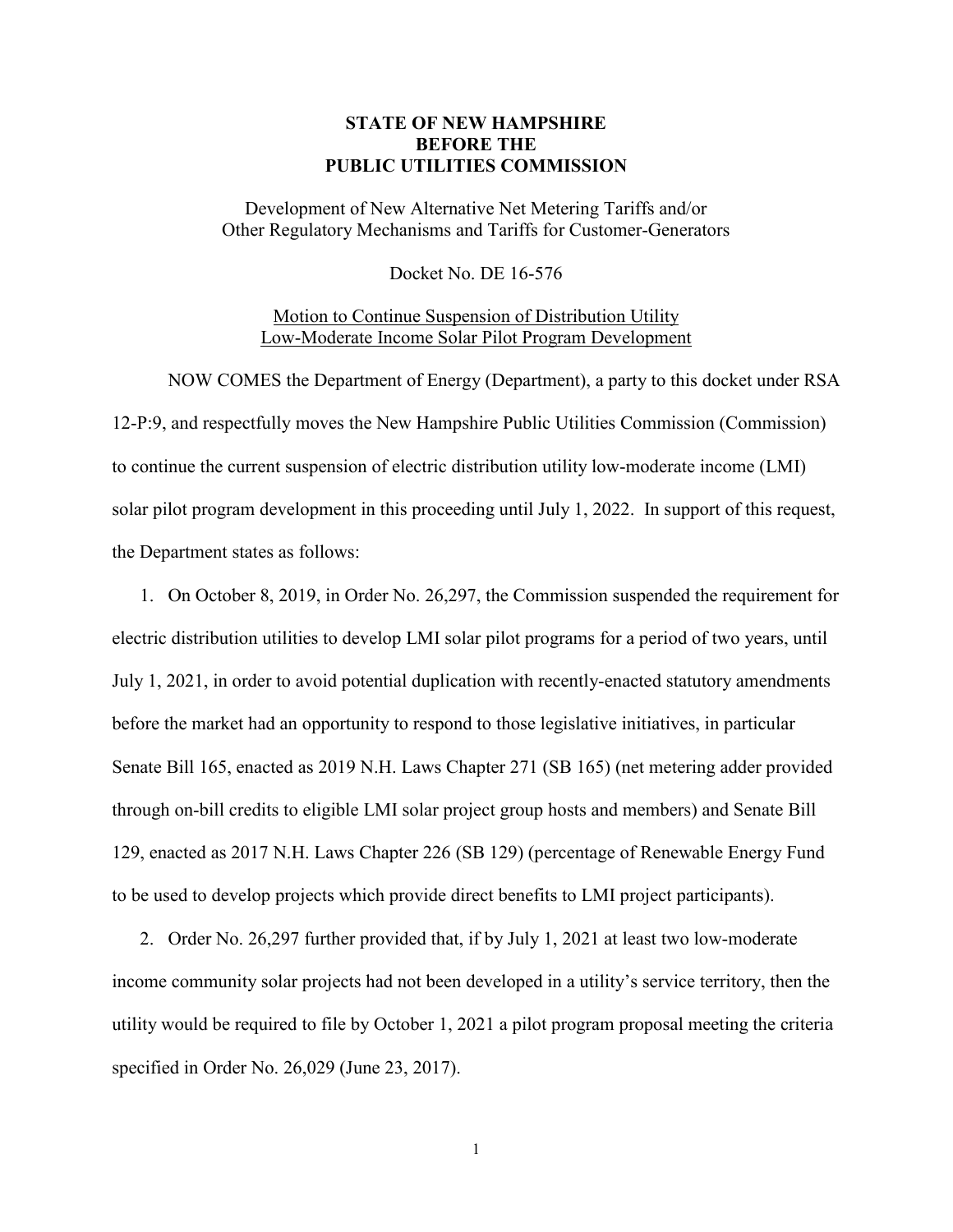3. On July 1, 2021, the three regulated electric utilities filed status update letters with the Commission. Unitil Energy Systems, Inc. (Unitil) informed the Commission that no qualifying SB 165 LMI solar projects had been developed to date within its service territory, and it therefore was developing a pilot program to satisfy the requirements of Order 26,297 to be filed on or before October 1, 2021. Liberty Utilities (Granite State Electric) Corp. d/b/a Liberty (Liberty), informed the Commission that no eligible LMI projects had been substantially developed in its service territory, and thus it would propose its LMI pilot program by October 1, 2021. Public Service Company of New Hampshire d/b/a Eversource Energy (Eversource) informed the Commission that it had only one active project seeking qualification for the SB 165 LMI adder in its service territory and it had taken steps to develop a pilot program proposal for submission to the Commission. Eversource described a Request for Information on LMI community solar projects it had recently distributed to a broad and diverse range of stakeholders, focused on identifying any barriers to developing such projects, with an objective of enabling Eversource to "leverage its resources and capabilities to develop a targeted pilot designed to reduce these project hurdles and facilitate successful LMI project development."

4. The Department believes there is no compelling reason for LMI solar pilot programs to be developed and implemented by the utilities at this time. The provisions of the N.H. Admin. R., Puc 900 rules specifying the criteria and process for determining eligibility of LMI community solar projects under SB 165 only became effective on September 14, 2020 and have been in effect for just over one year. The LMI adder available to eligible projects under SB 165 and the Puc 900 rules is expected to be used by a number of projects, including three recipients of grants funded by the Renewable Energy Fund (REF). That grant program, required by statute

2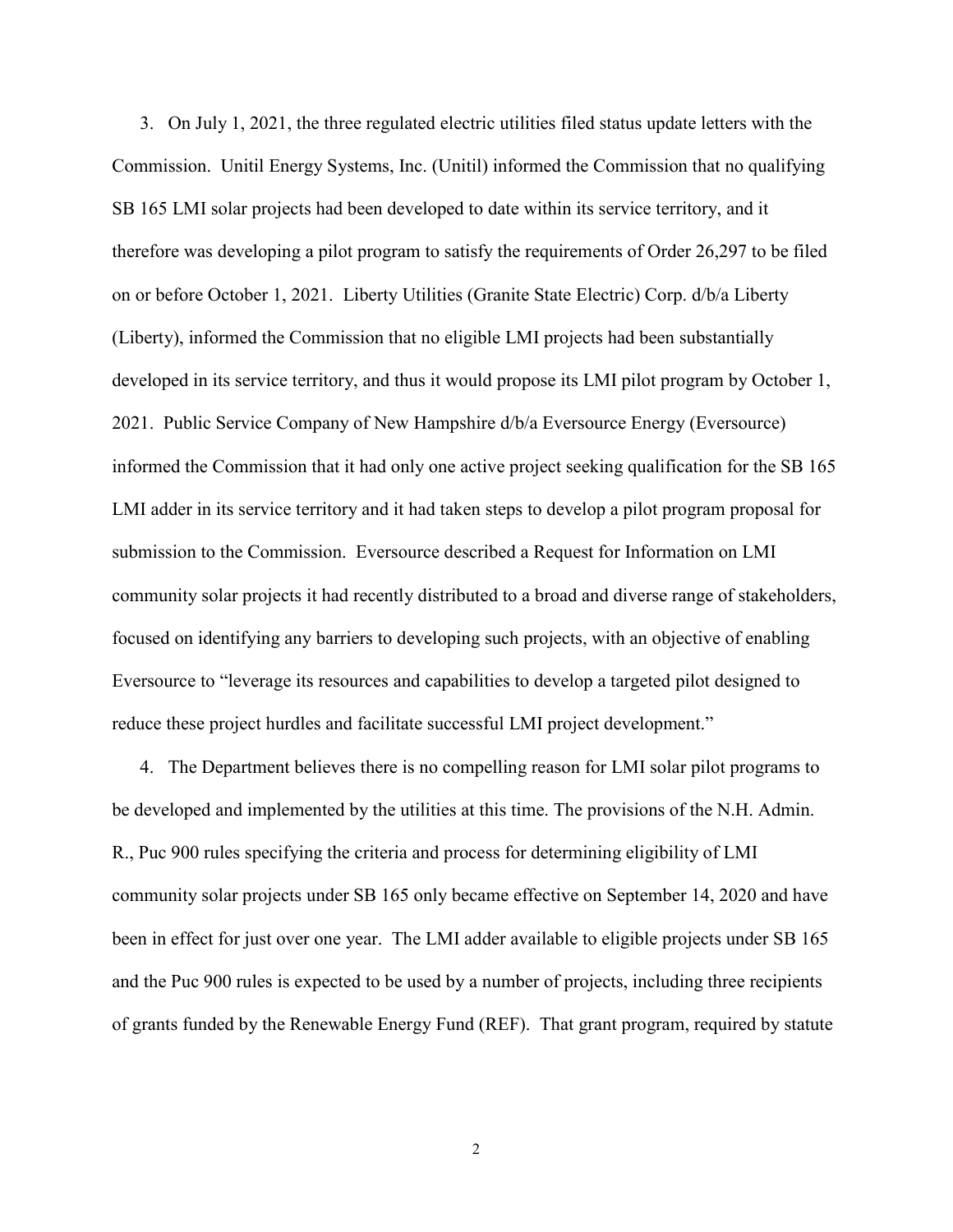to be funded with at least 15 percent of available REF funds, has proven successful in enabling eligible LMI solar project development.

5. The Department remains concerned about the potential for duplicative programs, in view of those statutory programs and related initiatives. It is unclear whether there actually is additional unmet demand for LMI solar project development. The Department is also concerned about the additional costs of utility pilot program development to meet such uncertain demand. The utilities can be expected to seek recovery of those costs from their ratepayers, and any resulting rate increases will be paid by all customers, including LMI customers who do not participate in the limited solar project funding opportunities.

6. Based on the foregoing, the Department of Energy requests that the Commission approve a further suspension of the LMI pilot program development obligation until July 1, 2022. Given that the specified date for submission of pilot program proposals is October  $1<sup>st</sup>$ , the Department urges the Commission to grant this motion at the earliest possible time. The Department requests that the Commission waive the 10-day period for objections specified in Puc 203.07(e) and require that any objections to this motion be filed within three business days of the date hereof.

7. Liberty has indicated that it does not object to a further suspension of the pilot program development obligation. Unitil has indicated that it does not object to a further suspension of the LMI pilot program development obligation, but it would prefer that the deferral remain openended such that any future proposal could be filed before the extended deadline. Eversource has indicated that it would support an extension of the filing deadline with the option to file a proposed pilot program at any time prior to the extended deadline. The Office of the Consumer Advocate has been contacted regarding this request, but has not responded to indicate its position as of the time of filing.

3